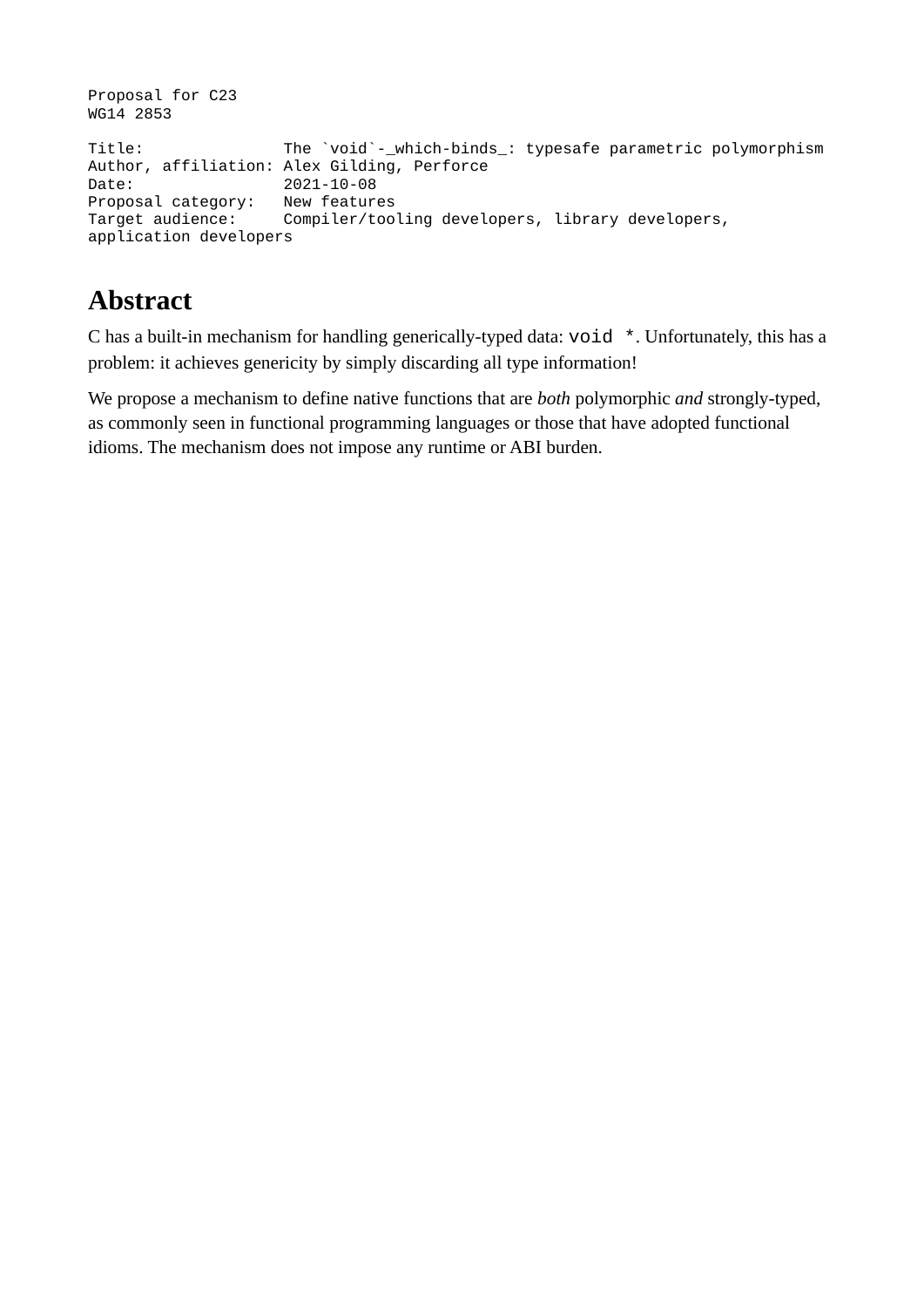# **The void-***which-binds***: type-safe parametric polymorphism**

Reply-to: Alex Gilding (agilding@perforce.com) Document No: N2853 Revises Document No: N/A Date: 2021-10-08

## **Summary of Changes**

### **N2853**

• original proposal

## **Introduction**

C can define polymorphic functions by using  $\vee$  oid  $*$ , but this comes at the cost of complete type erasure.

This means that while a function can be defined to operate on any type of data, it trades the ability to do so for the lost ability to statically check that the operations it wants to perform on that data are actually valid for its concrete type. It cannot guarantee that two operands to be compared originate from the same kind of data, and it cannot even guarantee that the comparison operator intends to work with them if they are!

In many other languages, expressing the necessary constraints is easy. In many languages influenced by ML, "type variables" can be used in the function signature; while in C++, templates can be used to parameterize a function over types (although templates are not parametric in quite the same way).

We propose a matched pair of two attributes which can appertain to a pointed-to  $\vee$ oid, which force the pointer to either bind to a concrete type (for operator implementations), or to bind *consistently* with other void pointers within the same top-level function signature. Because these are attributes, they impose no runtime cost; and if they are removed from a correct program, ensure it will remain binary-identical to the type-safe version.

# **Rationale**

Other languages, especially those descending from or influenced by ML, have the notion of "type variables", by which function (and other) types can be parameterized: at the point of use, an operand type is substituted into the type of the function, and if the same type variable appears in two places in the function type, it has to have the same binding to a type deduced from the operands, enforcing type safety.

So in an ML-like or Haskell-like language, a function can have a type like this:

```
map :: forall a. ([a], (a -> a)) -> [a]
```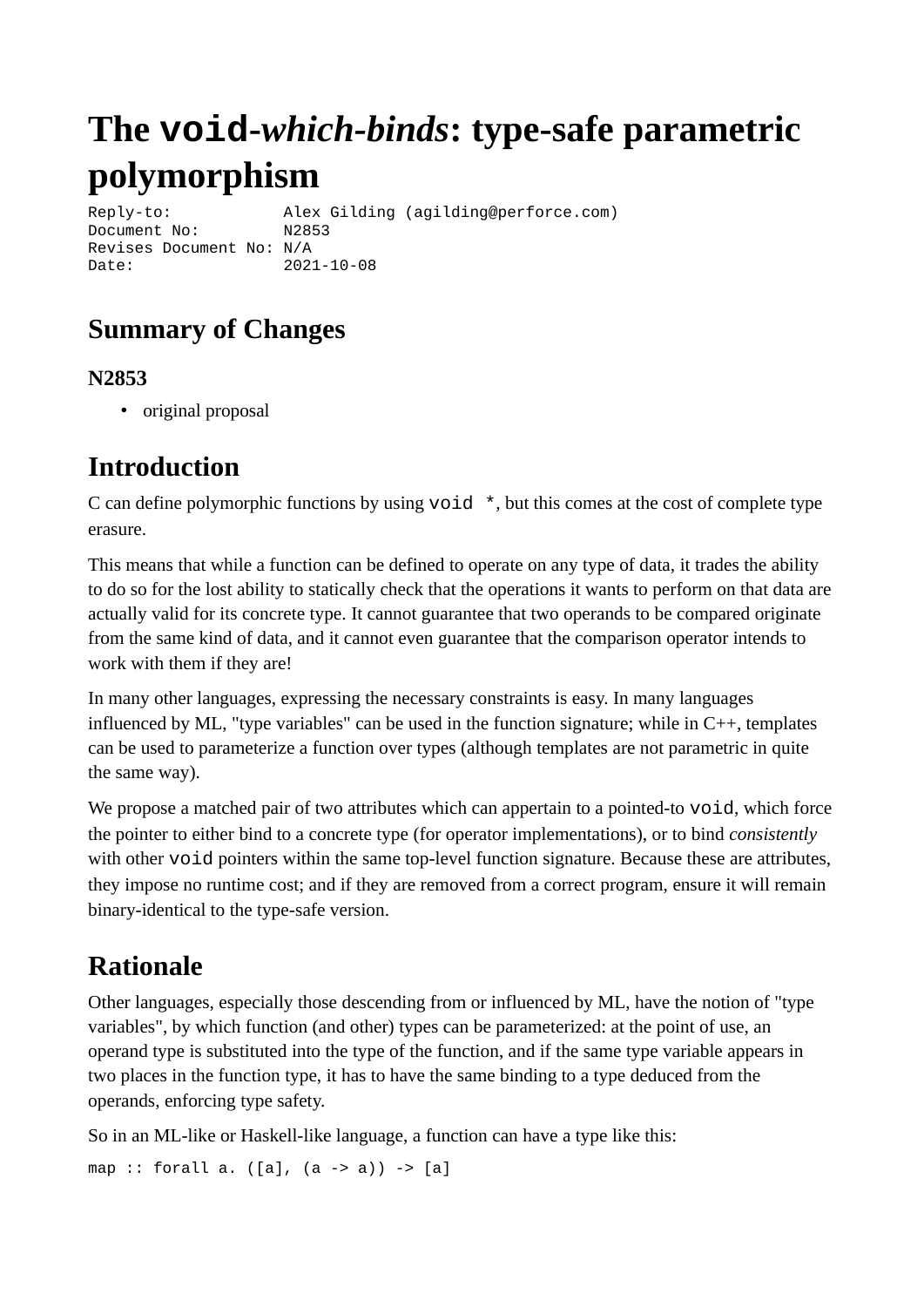...which we can understand to take some sequence of elements of type a, a callback which transforms objects of type a to other objects also of type a, and returns another sequence which (we will assume) contains the results of each transformation. We can't call this function with a callback that operates on objects of a type not compatible with the objects in the input buffer.

```
Informatively, a similar C++ signature might be:
```

```
template <typename A>
auto map (Seq <A> const &, Function <A (A)> const &) -> Seq <A>;
```
Though it is important to remember that  $C^{++}$  templates are not functions; they merely instantiate into *monomorphic* functions, so this is not the same. Polymorphic functions in Haskell and ML have a truly polymorphic type for a single identity; the same function can be referenced, passed around, and still used polymorphically at a distance. This property is also true of C functions that use void \* - they can be referenced by pointer and still applied to different argument types - and is one we wish to preserve.

To express this idiomatically in C, we'd use  $\vee$  void  $*$ , and the function signature would probably look something like:

```
void map (void * in, void * out, void (* op) (void const *, void *), void * (* 
step) (void *));
```
Nothing prevents us from providing a mistyped op - or even a mistyped step: not even navigating a polymorphic sequence is assured to make sense!

Surprisingly, this is actually possible to enforce with a lot of supporting verbosity in pure C11. However, the technique is too verbose and fragile for real-world use and does not scale at all. Examples are provided at the end of an untyped program which can miscompile, a typechecked C11 program, and an equivalent typechecked program using the void-*which-binds*.

# **Proposal**

We propose to add two new attributes which can appertain to the type  $void$ , when it appears as the *referenced type* of a pointer type used as either a function parameter or a function return. These are:

```
[[bind_var (id)]]
[[bind_type (type)]]
```
where id is an identifier that introduces a *type variable*, and type is a concrete type name other than void (it does not otherwise need to be complete).

The names of these attributes are tentative.

Syntactically, because these appertain to the type  $void$  itself, they appear immediately after it in any given pointer type specifier. They may also appertain to a typedef of  $\vee$ oid.

Both of these attributes add *constraints* which restrict which pointer types the given parameter or return value may be converted to without an explicit cast.

Effectively both of these attributes add virtual qualifiers that associate with the pointed-to type and therefore cannot be discarded except by explicit cast-off.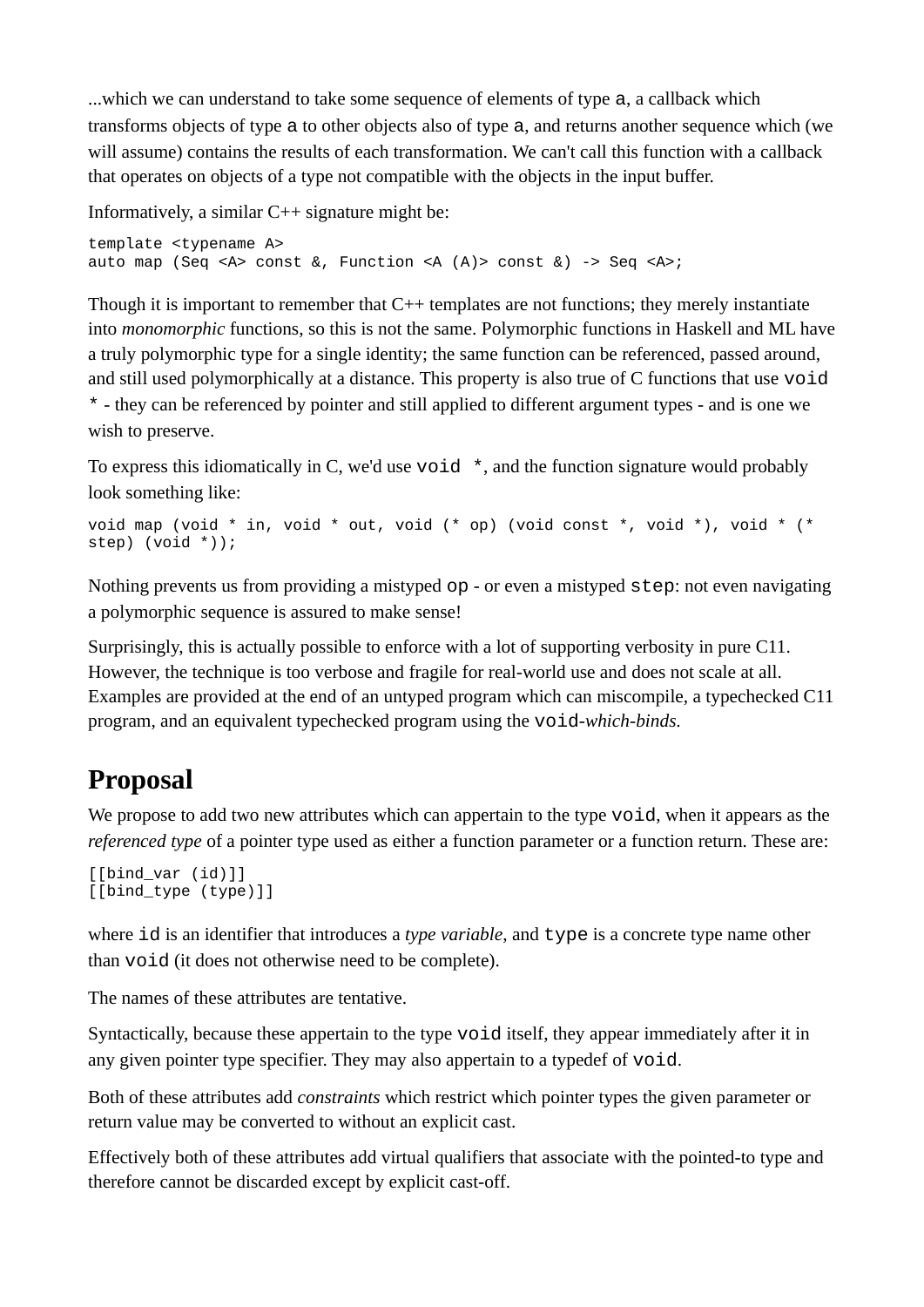### **bind\_type**

The simpler attribute is bind\_type. This adds the *constraints* that the pointer with the annotated referenced type can only implicitly convert to or from a (suitably qualified) pointer to type, or be assigned to another (suitably qualified) pointer to  $\vee$ oid with the same annotation.

For example:

```
void [[bind_type (float)]] const *
float_op_impl (void [[bind_type (float)]] const * p1, void [[bind_type (float)]]
* p2)
{
  float const * fp1 = p1; // OK, bound type
 float * fp2 = p2; // OK
 int const * ip1 = p1; // new constraint violation
 void const * vp1 = p1; // new constraint violation
  int const * ip2 = p2; // new constraint violation
 void const * vp2 = p2; // new constraint violation
  fp2 = p1; // (existing constraint violation)
 ip2 = (int *)p2; // OK, explicit cast
 vp2 = (void *)p2; // OK, explicit cast-off of bind_type
   return fp1; // OK, bound type
 return vp1; // new constraint violation
 return (float const *)ip1; // ...OK at least by these rules
  return p1; // OK, same bind_type
}
```
This attribute is not intended to be used in polymorphic functions themselves, but rather in the operators passed to the polymorphic function, which are monomorphic in themselves but usually will require a signature that explicitly works with  $\text{void} \cdot \text{ (because int } \cdot \text{ (*) (int } \cdot \text{) and }$ void  $*$  ( $*$ ) (void  $*$ ) are not convertible or guaranteed to have similar representations), in order to be passed to the actual polymorphic function.

### **bind\_var**

This attribute is used on the parameters and return type of the actual polymorphic function. It is also appertained to the parameters and return type of any callback operators accepted by the polymorphic function, within its own signature.

bind\_var adds the *constraint* that whatever the referenced types of the pointers that are converted to or from  $\text{void} \cdot \text{*}$  in the argument types and returned value conversion, must be consistent between all void pointers annotated with the same id, within each instance of a call to that function.

In other words it introduces a *type variable* and all void \* annotated with the same *type variable* must convert to or from the same pointer type.

For example:

```
void [[bind var (A)]] *select_first (void \int[bind_var (A)]] * a, void \int[bind_var (A)]] * b, void
[[bind_var (B)]] * c)
```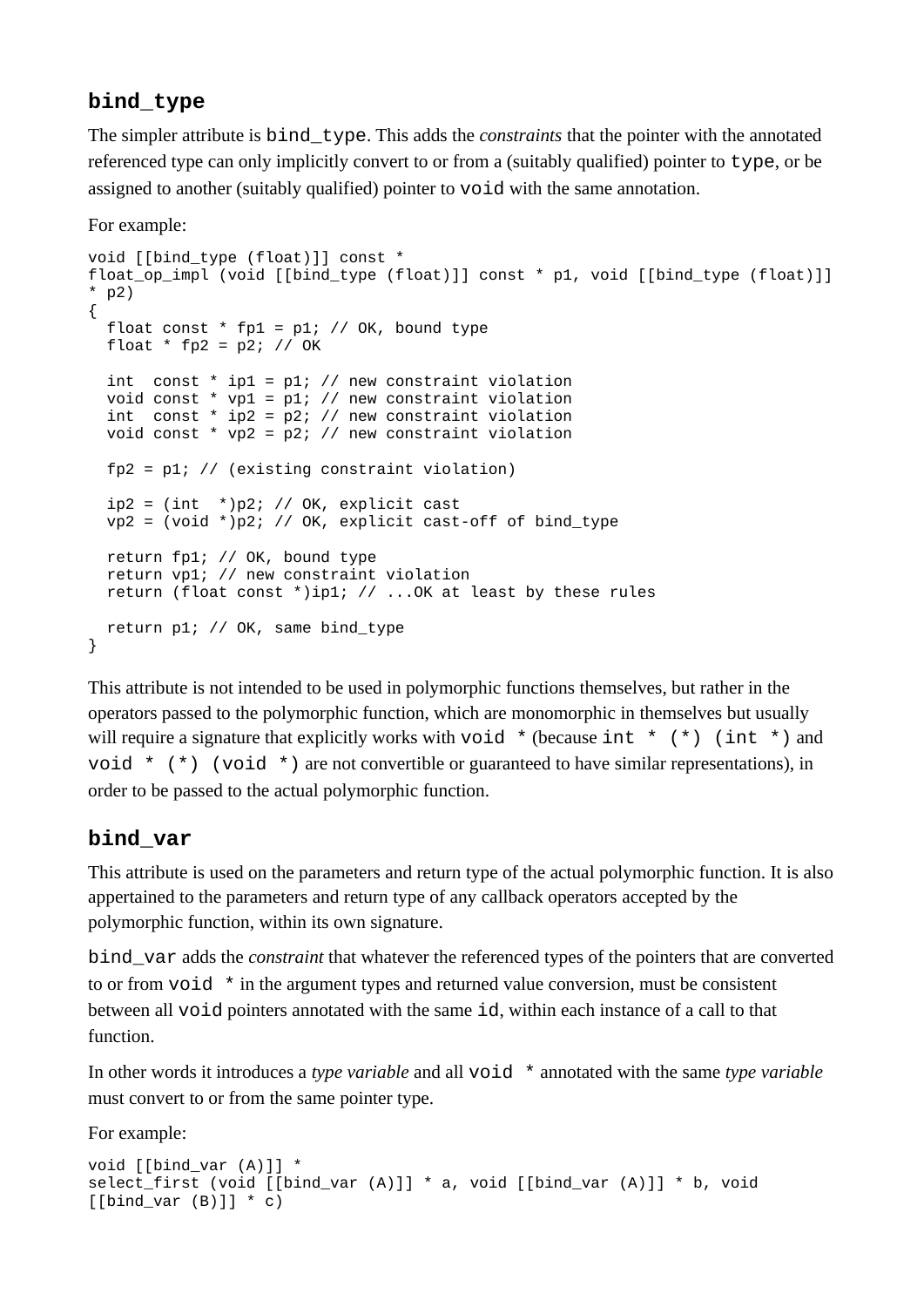```
{
 return a; // OK, a must have bound to an A*
 return b; // OK, b must have bound to an A*
  return c; // new constraint violation, c may have bound to a different type
}
int * ip;
float * fp;
ip = select_first (ip, ip, fp); // OK, a and b are both A
fp = select_first (fp, fp, ip); // sameip = select_first (ip, ip, ip); // OK, A and B can both be the same, it just 
doesn't know that
ip = select_first (fp, fp, ip); // new constraint violation, mismatched A 
between return/param<br>select_first (ip, fp, fp);
                                // new constraint violation, mismatched A
between params 1 & 2
```
The two attributes combine: **bind** var can bind its *type variable* to the type named in a bind\_type annotation, to allow operator callbacks to be type-checked against data arguments to a higher-order polymorphic function:

```
void map
     void [[bind_var (A)]] * in
  , void [\text{bind}_\text{var}(A)] * out
  , void (\bar{x} op) (void [\bar{b}ind_var (A)]] const \bar{x}, void [\bar{b}ind_var (A)]] \bar{x})
   , void [[bind_var (A)]] * (* step) (void [[bind_var (A)]] *)
);
```
In this declaration of a polymorphic map (implementation is in the Examples section), all of the void \* type components have been annotated as having to bind to the same concrete object type. Therefore:

```
int i1[10], i2[10];
float f1[10], f2[10];
void int_op (void \lceil \frac{\text{bind}}{\text{wind}} \cdot \text{type} (int)]] const *, void \lceil \frac{\text{bind}}{\text{wind}} \cdot \text{type} (int)]] *);
void [[bind_type (int)]] int_step (void [[bind_type (int)]] *);
void float_op (void [[bind_type (float)]] const *, void [[bind_type (float)]] 
*);
void [[bind_type (float)]] float_step (void [[bind_type (float)]] *);
map (i1, i2, int_op, int_step); // OK, all void * bind to int *map (f1, f2, float_op, float_step); // OK, all void * bind to float *
map (i1, i2, float_op, float_step); // new constraint violation - operator types
do not match data
map (i1, f2, int_op, float_step); // new constraint violation - operator and 
data types mismatch
```
Finally, if a polymorphic function is called from within another polymorphic function, the *type variables* bind to the *type variables* of the **void**  $*$  pointers passed directly to it, rather than to void:

// yikes void map2 ( void [[bind\_var (A)]] \* in1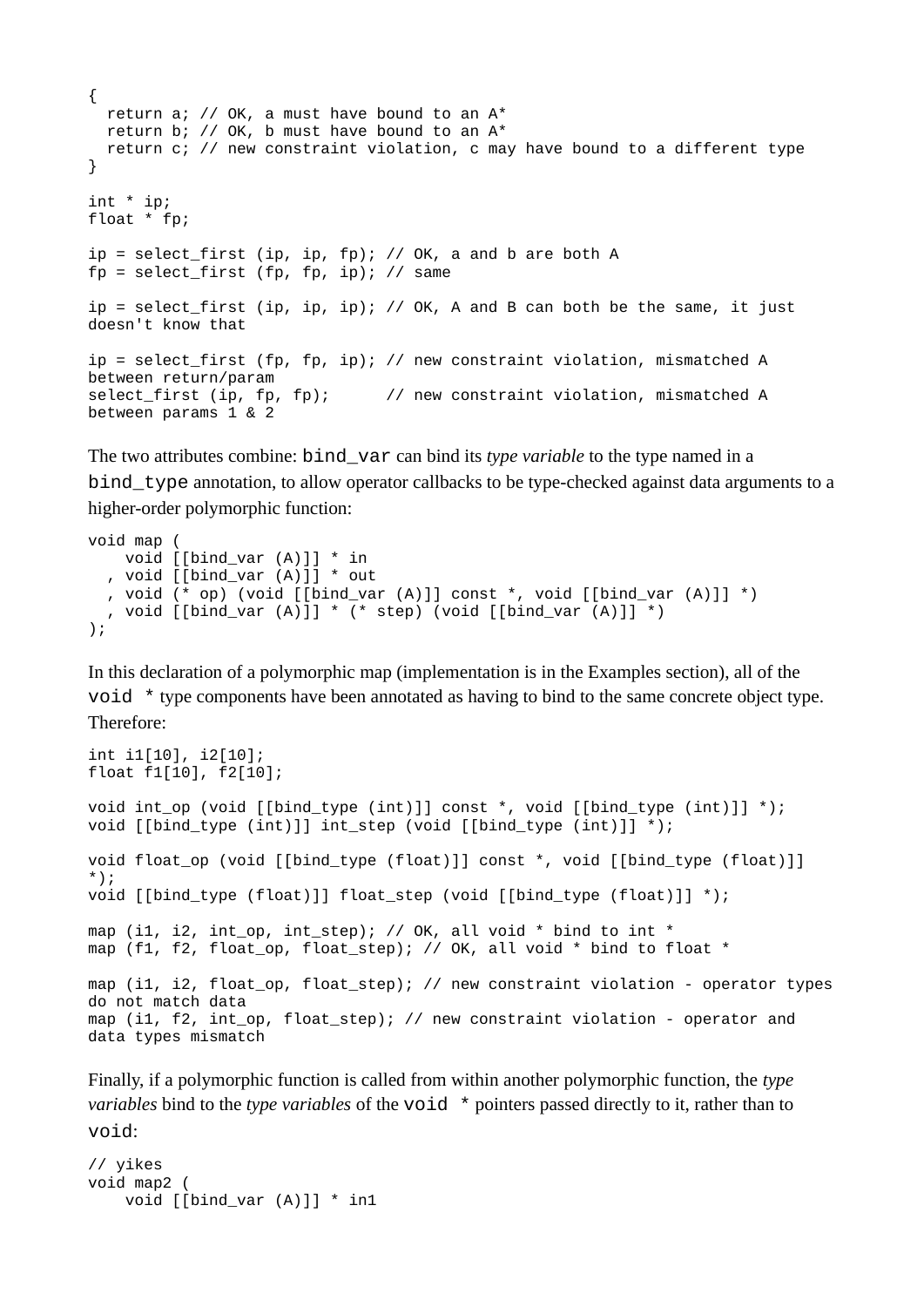```
 , void [[bind_var (A)]] * out1
  , void (\bar{x} \text{ opt}) (void [[bind_var (A)]] const \bar{x}, void [[bind_var (A)]] \bar{x})
  , void \lceil \frac{\text{bind}}{\text{var}}(A) \rceil \rceil * (* step1) (void \lceil \frac{\text{bind}}{\text{var}}(A) \rceil \rceil *)
   , void [[bind_var (B)]] * in2
  , void \overline{[}bind_var \overline{(}A)\overline{]} * out2
   , void (* op2) (void [[bind_var (B)]] const *, void [[bind_var (B)]] *)
  , void [[bind\_var (B)]] * (* step2) (void [[bind\_var (B)]] * )) {
  map (in1, out1, op1, step1); // OK, all void * bind to A *map (in2, out2, op2, step2); // OK, all void * bind to B * map (in1, out1, op2, step2); // new constraint violation - operator types do 
not match data
   map (in1, out2, op1, step2); // new constraint violation - operator and data 
types mismatch
}
```
We would propose that the bind var attribute apply immediately to the functions qsort and bsearch in stdlib.h.

### **Alternatives**

The names and exact placement of the attributes can be subject to further discussion. In practice we expect that users would wrap them inside macros anyway, for instance:

```
#define Void(T) void [[bind_var (T)]]
#define Bind(T) void [\bar{b}]ind_type (T)]]
void map (
     Void (A) * in
   , Void (A) * out
  , void (\star' \circ p) (Void (A) const \star, Void (A) \star)
  , Void (A) \star (\star step) (Void (A) \star)
);
void int op (Bind (int) const *, Bind (int) *);
```
Overloads and \_Generic do not provide a suitable alternative to this feature. The ad-hoc polymorphism provided by \_Generic operates on a fixed set of known types. The operator name that it can be used to construct is a second-class language feature that does not have a single address. To pass such an operator around, it must be deconstructed somehow and a non-generic overload selected.

This functionality is completely orthogonal; where an ad-hoc polymorphic "overloaded" function provides *different* suitable implementations for a number of different types, a parametrically polymorphic function is *completely unaware* of the concrete type of its arguments and always provides the exact same implementation regardless of it.

Templates are similarly orthogonal: they do not create a first-class polymorphic language feature (remaining polymorphic when passed by value), but instantiate into separate monomorphic functions. They can also specialize, which betrays the principle of always providing the *exact* same body implementation down to the instruction level.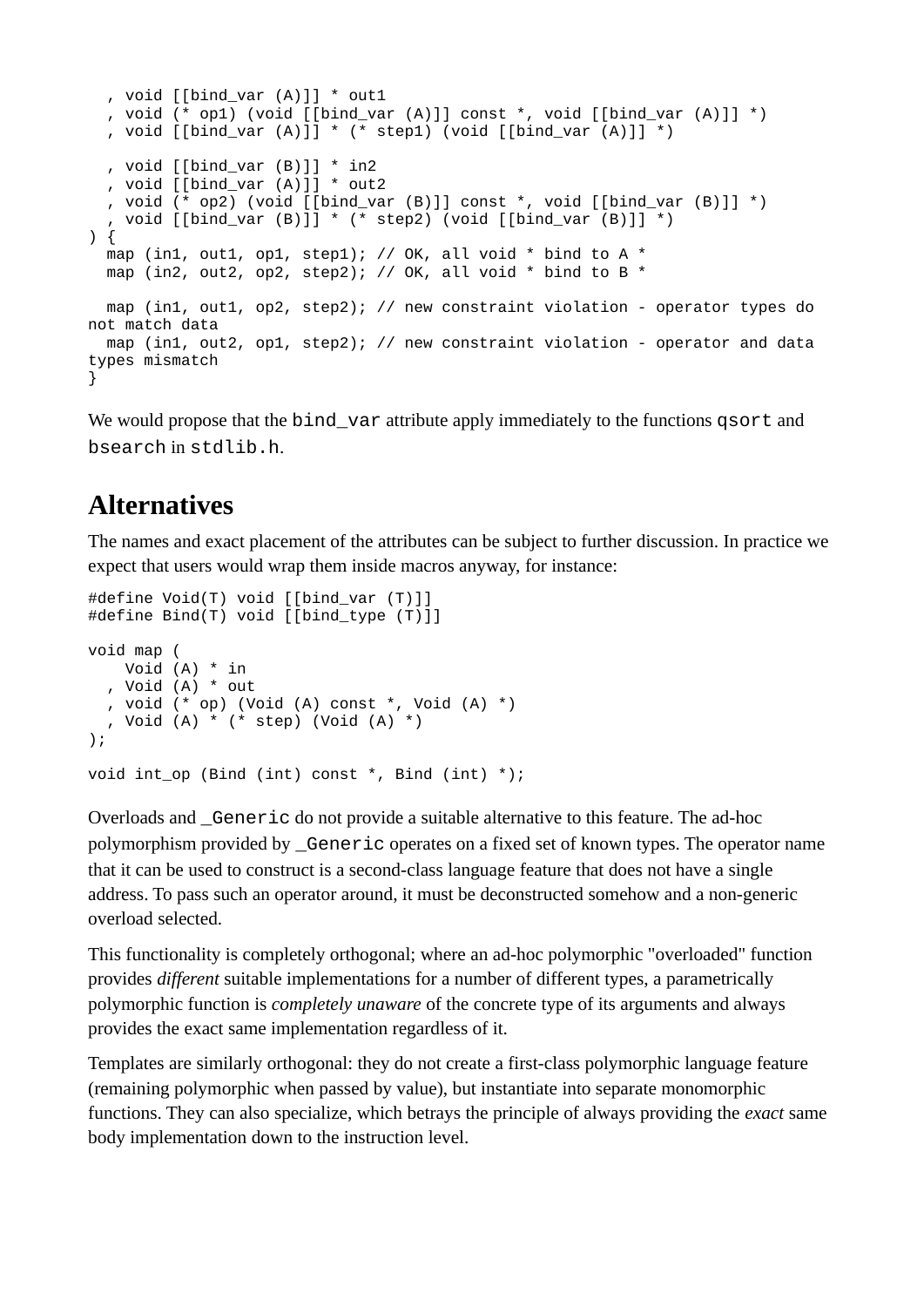# **Impact**

The implementation impact is lower than it seems.

Firstly, there is **no ABI impact** whatsoever from this feature. Because the constraints are applied by attributes, they do not change the representation type of the pointers to generic data, which remain void \* at all times. There is no binary difference between a program that chooses to make use of this typechecking feature and one that does not.

This is different from C++, where a template function instantiates into multiple implementations with semantically separate identities and which all have different signature types. There remains only one polymorphic function, with one type, and whose type remains polymorphic even after it is referenced indirectly.

This follows directly from the principle that a correct program with standard attributes *remains* correct and has the exact same observable meaning if the attributes are removed.

Secondly, if polymorphic type checking proves too difficult for a smaller implementation, since these constraints are onyl introduced by attribute - the implementation can choose to be unable to diagnose violations of the constraints and will still be conforming, because it will always compile a correct program to exactly the same meaning as a higher-end compiler that does understand the attributes. Therefore, implementations are eased-in to needing to support polymorphism, and do not need to provide full checking in order to conform.

It is possible and entirely plausible that only analysis tools and not primary compilers would ever bother to implement the constraints for these attributes.

Thirdly, implementation experience with Helix QAC suggests that ML-style type inference with unification is "not too difficult" for a small team (one) to implement in a short amount of time. We found that C could easily be extended with backpropagating inferred pointer types, which are used to drive a number of different type-based (proprietary) analyses. (In QAC these properties are mostly inferred from usage rather than specified explicitly by user attributes.)

ML subset compilers are frequently implemented as student projects, so this is a widely understood feature in the broader compiler community.

# **Proposed wording**

Changes are proposed against the wording in C2x draft n2596. Bolded text is new text.

Modify 6.7.11 "Attributes":

Modify 6.7.11.1 to add the two new standard attribute names:

```
The identifier in a standard attribute shall be one of:
bind_type
bind_var
deprecated
fallthrough
maybe_unused
nodiscard
```
Note that 6.7.11.1 paragraph 3 and note 166 **remain true** for the new attributes without changes.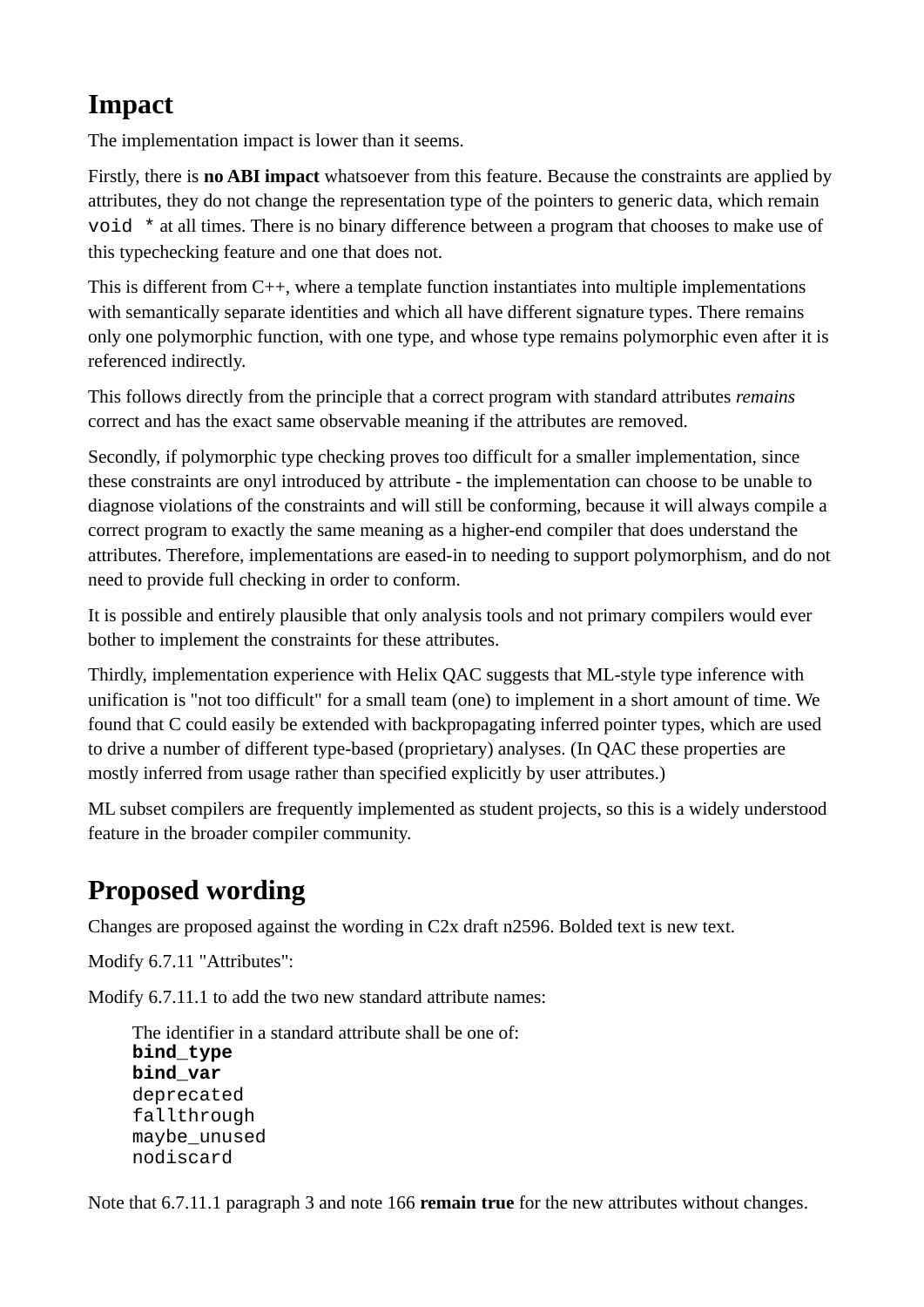Add two new sections after 6.7.11.5:

#### **6.7.11.6 The bind\_type attribute**

#### **Constraint**

The bind\_type attribute shall be applied to the void referenced type of a pointer in the return or parameter types of a function declaration or function pointer, or to the void referenced type of the pointer type of a local variable within a function that uses bind type in its signature.

bind\_type requires an argument clause, which shall have the form ( *type-name* )

#### **Semantics**

The bind\_type attribute indicates that while a pointer has the concrete type of a pointer to  $void$ , it is constrained to only allow implicit conversions to or from a suitably-qualified pointer to type, where type is specified by the *type-name*. Conversions to any other pointer types without an explicit cast are prohibited.

The  $\overline{h}$  has c attribute conditional inclusion expression (6.10.1) shall return the value 202111L when given bind\_type as the *pp-tokens* operand.

#### **Recommended Practice**

Implementations should use bind\_type on the parameters and return values of callback functions that internally operate on a single type, but use pointers to void in their signature in order to be callable from a generic higher-order function.

This attribute allows the usage of the callback to be type-checked against its operating type in addition to the forced signature type.

#### **EXAMPLE**

This callback is intended to be passed to **qsort** to sort an array of **float** values. Its operating parameter types are float pointers, but the signature of qsort requires them to be declared as pointers to  $void:$ 

```
int float_compare (const void [[bind_type (float)]] * l
 , const void [[bind_type (float)]] * r) {
 const float * fl = l;
   const float * fr = r;
   return *fl < *fr ? -1
         : *fl > *fr ? +1
                      : 0;
}
```
**6.7.11.7 The bind\_var attribute**

#### **Constraint**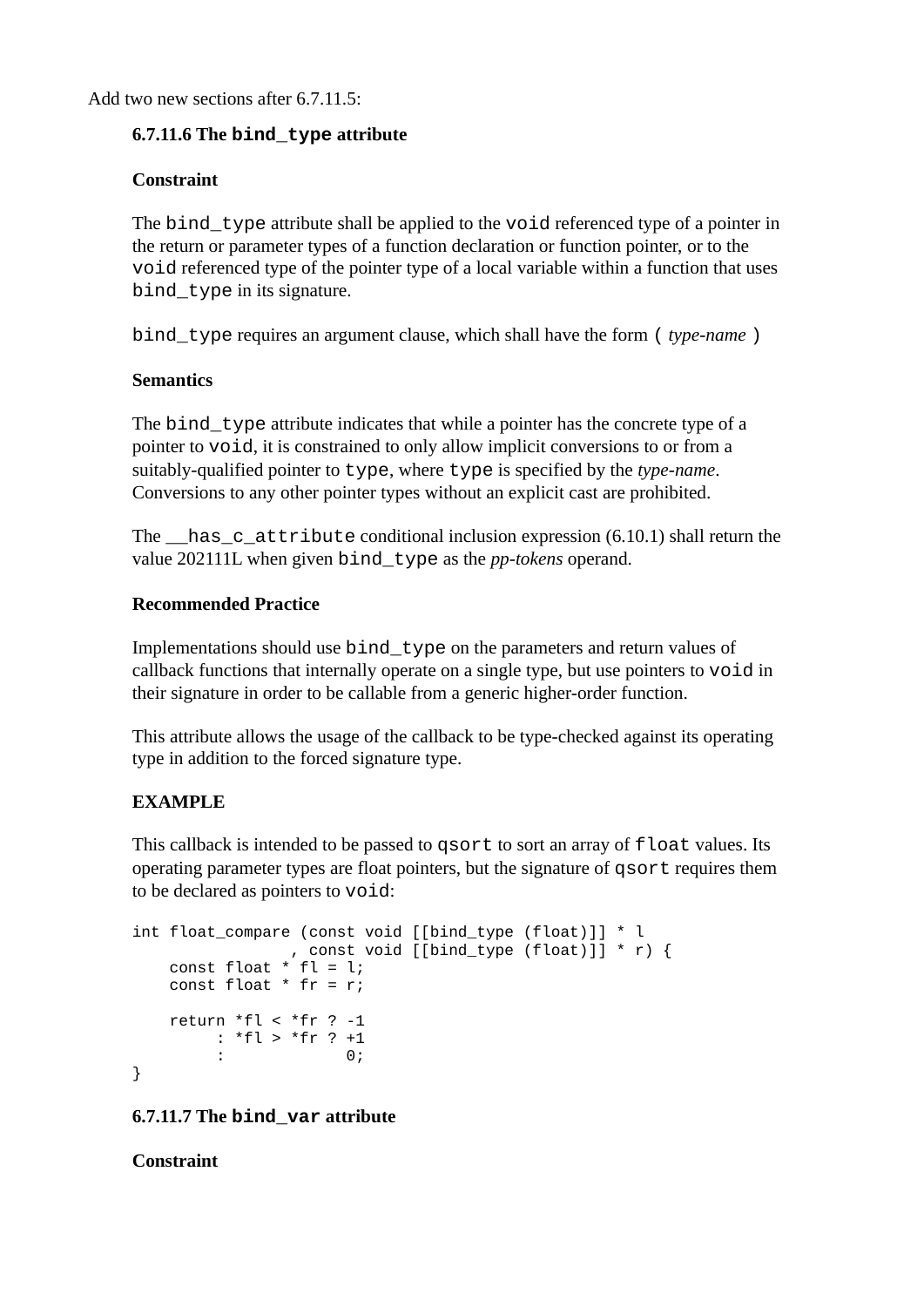The bind var attribute shall be applied to the void referenced type of a pointer in the return or parameter types of a function declaration or function pointer, or to the void referenced type of the pointer type of a local variable within a function that uses bind var in its signature.

bind\_var requires an argument clause, which shall have the form ( *identifier* )

#### **Semantics**

The bind var attribute indicates that while a pointer has the concrete type of a pointer to  $void$ , it is constrained to only allow assignment within a function body to or from a suitably-qualified pointer to void that has been annotated with the same ident, where ident is specified by the *identifier*.

Conversions to any other pointer types, including a pointer to un-attributed  $\text{void}$ , without an explicit cast are prohibited within the body of the function that introduces the binding.

Implicit conversion from another object pointer type in the argument list, or to another object pointer type in the return, are permitted at the function's call site. In all cases where two attributed pointers to void in the function signature have the same identifier, they shall only convert to or from the same pointer to object type footnote).

The has c\_attribute conditional inclusion expression (6.10.1) shall return the value 202111L when given bind\_var as the *pp-tokens* operand.

footnote) there is no restriction against two attributed pointers to void with different idents converting to or from the same type outside the function, but internally the function shall treat them as unrelated.

#### **Recommended Practice**

Implementations should use bind\_var in the parameters and return values of a polymorphic function to indicate that two separate generic pointers in its signature are intended to work on the same concrete type for any given invocation.

This attribute allows usage of the polymorphic function to be type-checked against the concrete types of its arguments and destination, as well as the expected types to be operated on by any callback operators passed to it.

#### **EXAMPLE**

This polymorphic function returns a reference to an element within the first buffer, It may not return a reference to an element within the second buffer.

```
int i1[10];
float f1[10];
void [[bind_var (A)]] * first (void [[bind_var (A)]] * p1
 , void [[bind_var (B)]] * p2) {
    return p1; // correct
    // return p2; // constraint violation
```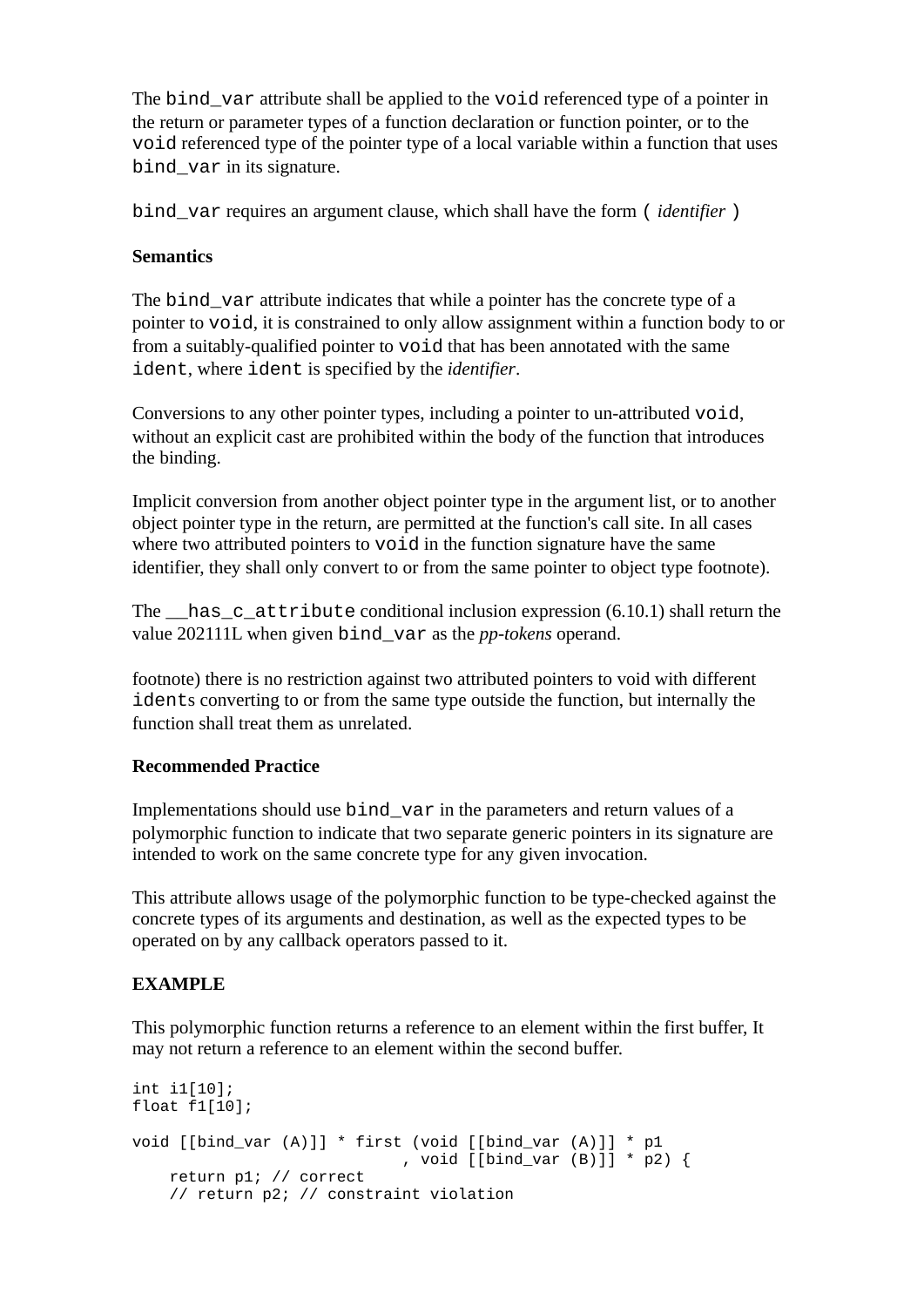```
int * ip = first (i1, f1); // OK
float * fp = first (f1, i1); // OK
ip = first (i1, i1); // also OK, the function just doesn't know A and 
B are compatible here
fp = first (i1, f1); // constraint violation, A and A do not match
```
qsort is a polymorphic function that needs to accept a compare function that will work on its working array, so the following signature communicates this:

```
void my_qsort (void [[bind_var (T)]] * base
                                  , size_t nmemb
                                  , size_t size
                                  , int (*compar)(const void [[bind_var (T)]] *
                                                                      , const void \lceil \lceil \frac{\text{bind}}{\text{var}} \cdot \frac{\text{t}}{\text{min}} \cdot \frac{\text{t}}{\text{min}} \cdot \frac{\text{t}}{\text{min}} \cdot \frac{\text{t}}{\text{min}} \cdot \frac{\text{t}}{\text{min}} \cdot \frac{\text{t}}{\text{min}} \cdot \frac{\text{t}}{\text{min}} \cdot \frac{\text{t}}{\text{min}} \cdot \frac{\text{t}}{\text{min}} \cdot \frac{\text{t}}{\text{min}} \cdot \frac{\text{t}}{\text{min}} \cdot \frac{\text{t}}{\text{min}} \cdot \frac{\text{t}}{\text{min}} \cdot \frac{\text{my_qsort (f1, 10, sizeof (float), float_compare); // OK
my_qsort (i1, 10, sizeof (int), float_compare); // constraint 
violation, A and A do not match
```
Modify 7.22.5.1 "The bsearch function", paragraph 1, to include bind\_var in the signature:

```
#include <stdlib.h>
void * bsearch (const void [[bind_var (T)]] *key
               , const void [[bind_var (T)]] *base
               , size_t nmemb
               , size_t size
               , int (*compar)(const void [[bind_var (T)]] *
                             , const void [[bind\_var(T)]] *));
```
Modify 7.22.5.2 "The qsort function", paragraph 1, to include bind var in the signature:

```
#include <stdlib.h>
void qsort (void [[bind_var (T)]] *base
           , size_t nmemb
           , size_t size
          , int (*compar)(const void [[bind_var (T)]] *
                         , const void [[bind_var (T)]] *));
```
Modifications to the text of 7.22.5 are not required.

### **References**

}

- • [C23 n2596](http://www.open-std.org/jtc1/sc22/wg14/www/docs/n2596.pdf)
- • [Parametric polymorphism](https://en.wikipedia.org/wiki/Parametric_polymorphism)
- [Towards type-checked polymorphism](https://gist.github.com/Leushenko/ad2db35940a77d7dc8575cf9744402f9)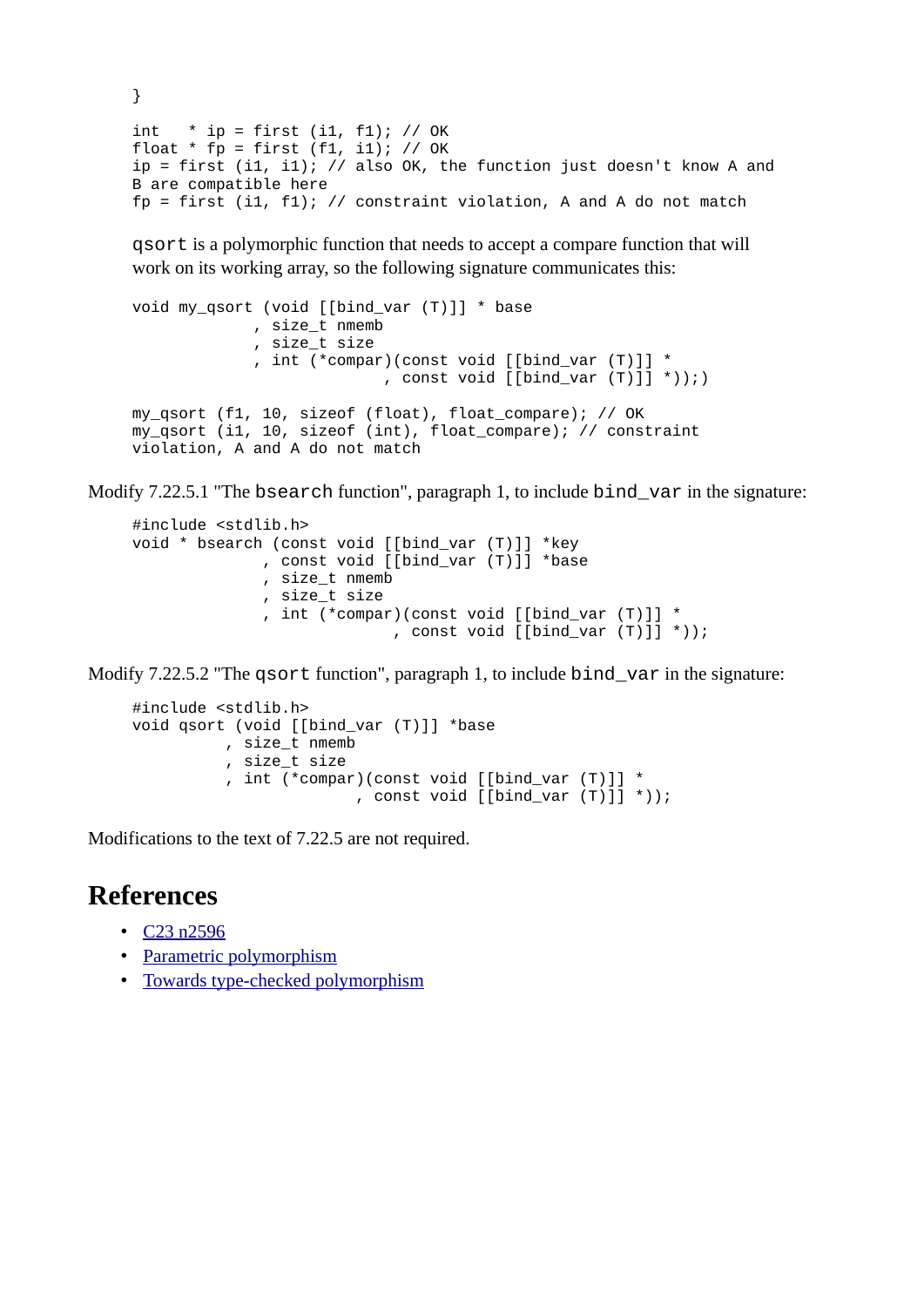### **Examples**

#### **Example 1: untyped**

```
// basic array mapper
// we can use it with mis-typed arguments
typedef void (* Mutate) (void *, void *);
typedef void * (* Step) (void *);
void addOneInt (void * in, void * out) { *(int *)out = *(int *)in +
1; }
void addOneFloat (void * in, void * out) { *(float *)out = *(float *)in +
1.0f; }
void * step_float (void * p) { return (float *)p + 1; }
void * step_int (void * p) { return (int *)p + 1; }
int ia[10];
float fa[10];
void map (void * array_in, void * array_out, int size, Mutate mut, Step step) {
    void * in = \arctan zvoid * out = array_out;
    for (int i = 0; i < size; ++ i, in = step (in), out = step (out)) {
         mut (in, out);
     }
}
void incrArrays (void) {
   map (ia, ia, 10, addOneInt, step_int);
  map (fa, fa, 10, addOneFloat, step_float);
   // oh no: this also compiles, because of void*
   map (fa, fa, 10, addOneInt, step_float);
   map (ia, fa, 10, addOneInt, step_float);
   map (ia, fa, 10, addOneInt, step_float);
   map (ia, ia, 10, addOneInt, step_float);
  map (fa, fa, 10, addOneInt, step_int);
   map (ia, ia, 10, addOneFloat, step_int);
   map (ia, fa, 10, addOneFloat, step_int);
   map (ia, ia, 10, addOneFloat, step_int);
   map (ia, ia, 10, addOneFloat, step_int);
   map (ia, ia, 10, addOneFloat, step_float);
}
```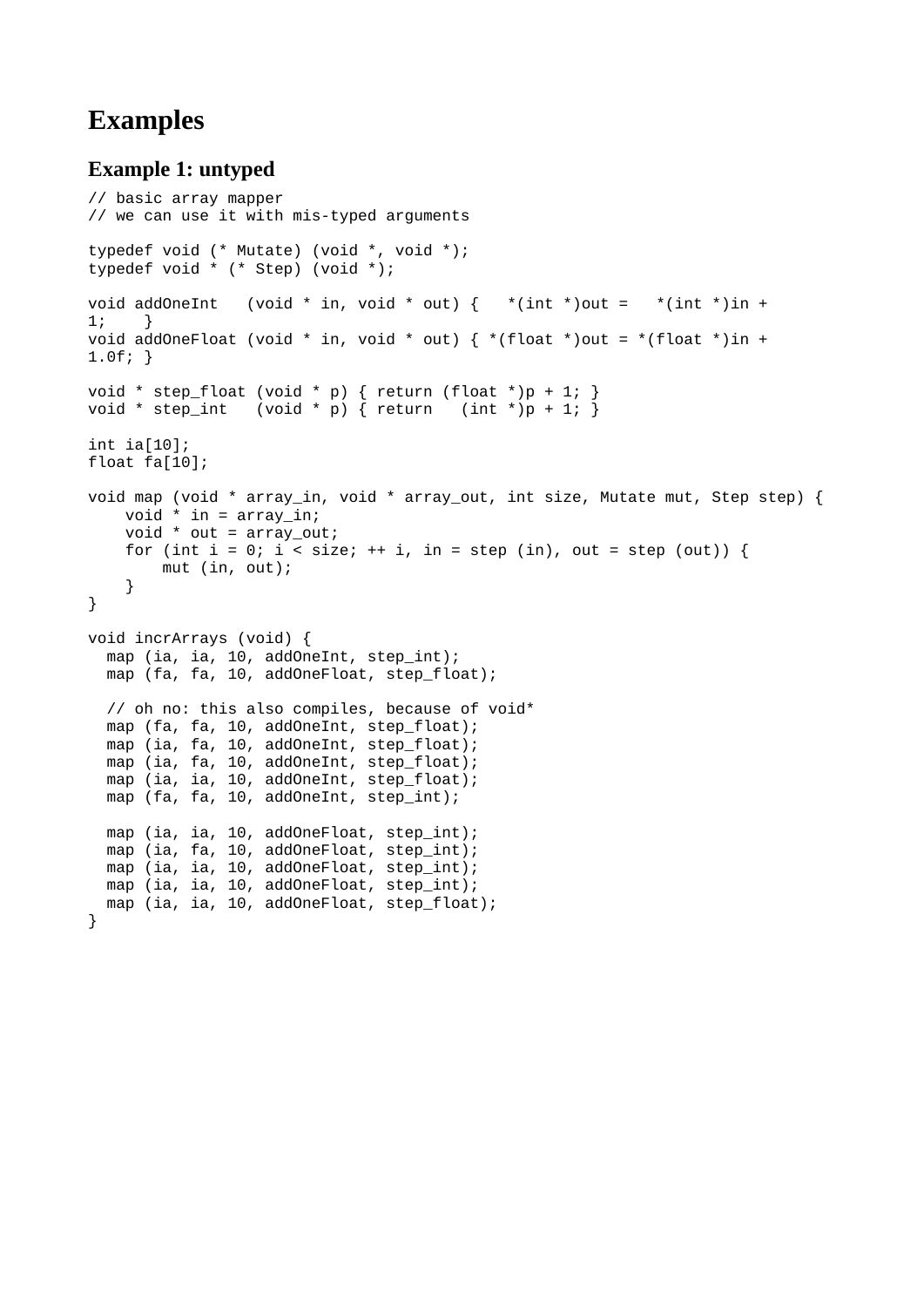#### **Example 2: semiautomatic typechecking with brittle verbosity (C11)**

```
// basic array mapper
// enhanced with type checking despite accepting arrays of any type - checks
\frac{1}{1} that the operand kind of the mapped function matches the array element type
// i.e. map :: ([T], T -> T) -> [T]
typedef void (* Mutate) (void *, void *);
typedef void *( (* Step) (void *);
void addOneInt (void * in, void * out) { *(int *)out = *(int *)in +
1; \quad \}void addOneFloat (void * in, void * out) { *( float *)out = *( float *)in +
1.0f; }
void * step_float (void * p) { return (float *)p + 1; }<br>void * step_int (void * p) { return (int *)p + 1; }
                   (void * p) \{ return (int *p) + 1; \}int ia[10];
float fa[10];
void map_impl (void * array_in, void * array_out, int size, Mutate mut, Step 
step) {
  void * in = array_in;
   void * out = array_out;
  for (int i = 0; i < size; ++ i, in = step (in), out = step (out)) {
     mut (in, out);
   }
}
#define FunctionDescriptor(Type, Func) union { Func func; Type T; }
#define same_type(A, B) _Generic(1 ? (A) : (B) \setminus , void *: 0 \
   , void const *: 0 \
   , void volatile *: 0 \
   , void const volatile *: 0 \
   , default: 1)
#define check_same_type(A, B) _Static_assert (same_type (A, B), "types must 
match");
#define check array size
#define map(in, out, size, mut, step) do { \qquad \qquad \backslashcheck\_same\_type ((in), (out)); \qquad \qquad \qquad \qquad\lambda and \lambda and \lambda and \lambda and \lambda and \lambda and \lambda and \lambda and \lambda and \lambda and \lambda and \lambda and \lambda and \lambda and \lambda and \lambda and \lambda and \lambda and \lambda and \lambda and \lambda and \lambda and \lambda and \lambda and \lambda 
  check\_same\_type ((in), &(mut).T);
  check\_same\_type ((in), &(step).T); \qquad \qquad \backslash\mathcal{N} and \mathcal{N} are the set of \mathcal{N}map_impl ((in), (out), (size), (mut).func, (step).func); \n\} while (0)typedef FunctionDescriptor (int, Mutate) MutInt;
typedef FunctionDescriptor (int, Step) StepInt;
typedef FunctionDescriptor (float, Mutate) MutFloat;
typedef FunctionDescriptor (float, Step) StepFloat;
MutInt addOneInt_g;
StepInt stepInt_g;
MutFloat addOneFloat_g;
```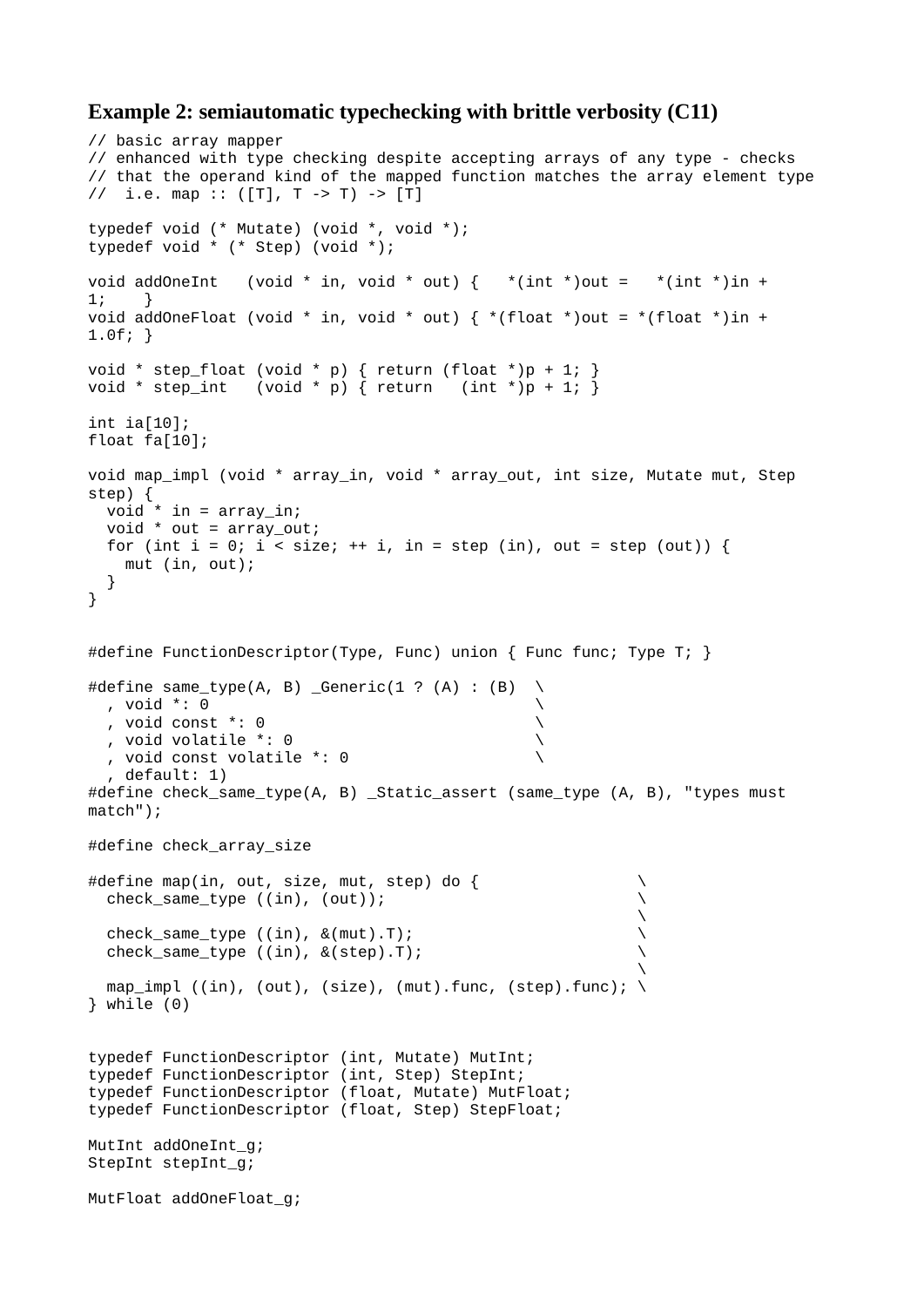```
void incrArrays (void) {
 map (ia, ia, 10, addOneInt_g, stepInt_g);
 map (fa, fa, 10, addOneFloat_g, stepFloat_g);
   // no longer compile!
 // map (fa, fa, 10, addOneInt, step_float);
 // map (ia, fa, 10, addOneInt, step_float);
 // map (ia, fa, 10, addOneInt, step_float);
 // map (ia, ia, 10, addOneInt, step_float);
   // map (fa, fa, 10, addOneInt, step_int);
  // map (ia, ia, 10, addOneFloat, step_int);
   // map (ia, fa, 10, addOneFloat, step_int);
  // map (ia, ia, 10, addOneFloat, step_int);
  // map (ia, ia, 10, addOneFloat, step_int);
   // map (ia, ia, 10, addOneFloat, step_float);
}
```